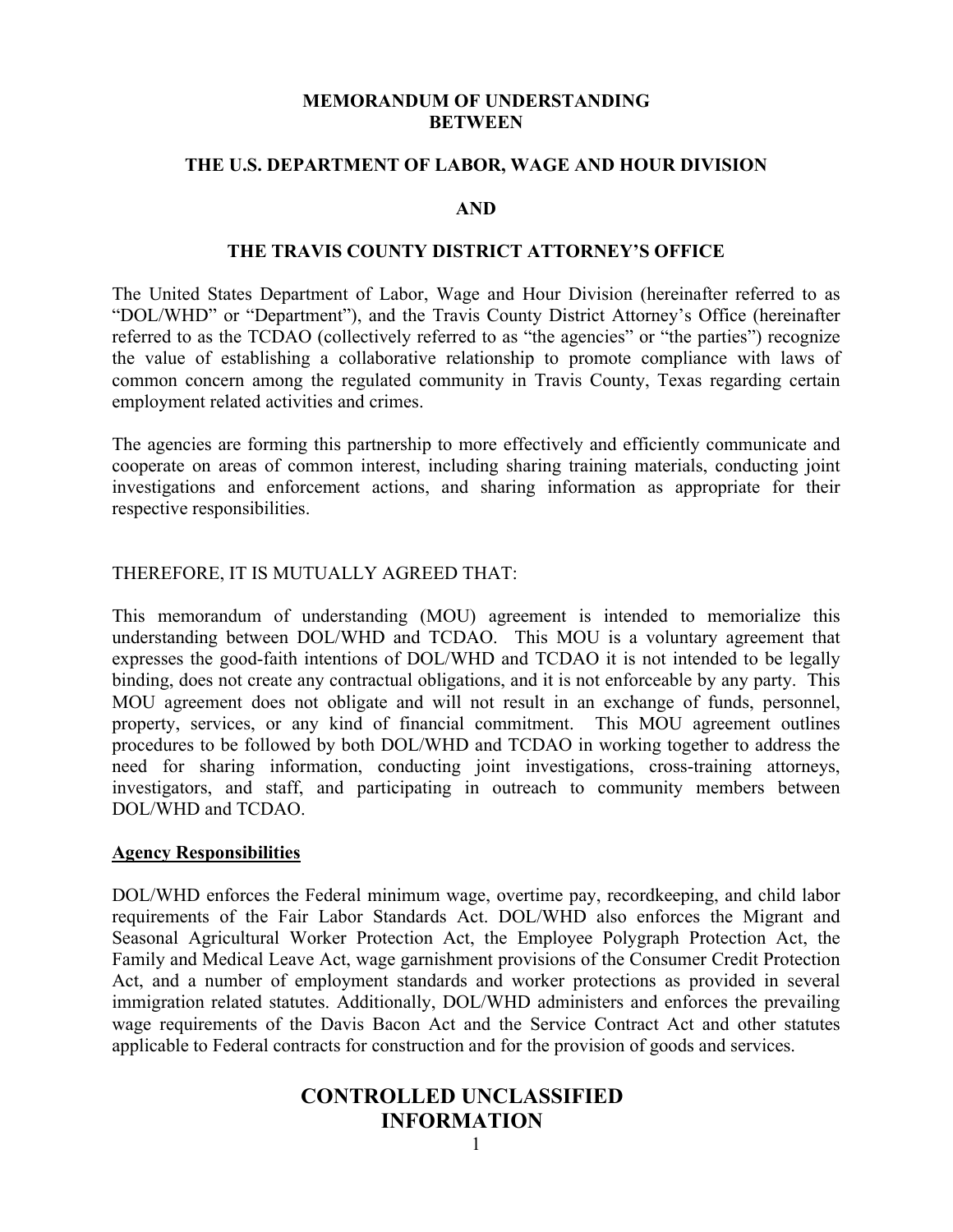TCDAO prosecutes felony offenses and, in some circumstances, misdemeanor offenses under the Texas Penal Code, Texas Labor Code, Texas Occupations Code, Texas Health and Safety Code, Texas Government Code, Texas Water Code, Texas Tax Code, Texas Insurance Code, Texas Transportation Code, Texas Election Code, and Texas Parks and Wildlife Code.

### **I. Purpose**

The purpose of the MOU is to maximize and improve the enforcement of the laws administered by DOL's DOL/WHD and by TCDAO. This agreement will also encourage enhanced law enforcement, outreach, education, training, and greater coordination between the agencies.

### **II. Outreach and Education**

- The agencies agree to coordinate, conduct joint outreach presentations, and prepare and distribute publications, when appropriate, for the regulated community of common concern.
- The agencies agree to work with each other to provide a side-by-side comparison of laws with overlapping provisions and jurisdiction.
- The agencies agree to provide a hyperlink on each agency's website linking users directly to the outreach materials in areas of mutual jurisdiction and concern.
- The agencies agree to jointly disseminate outreach materials to the regulated community, when appropriate.
- All materials bearing the DOL or DOL/WHD name, logo, or seal must be approved in advance by DOL.
- All materials bearing the TCDAO name, logo, or seal must be approved in advance by TCDAO.

#### **III. Points of Contact (POCs)**

- The agencies designate the following POCs responsible for coordinating the partnership activities and meeting annually to review terms and conditions and areas of mutual concern The agencies will notify each other in the event of the separation or long-term absence of their contact persons.
- POC designees:

Travis County District Attorney Jose Garza, c/oJacqueline Wood, Director of Public Integrity and Complex Crimes, 416 West 11<sup>th,</sup> Street, Austin, Texas, 78701; 512-854-4736 (O); 512-300-4428 (C); [jackie.wood@traviscountytx.gov.](mailto:jackie.wood@traviscountytx.gov)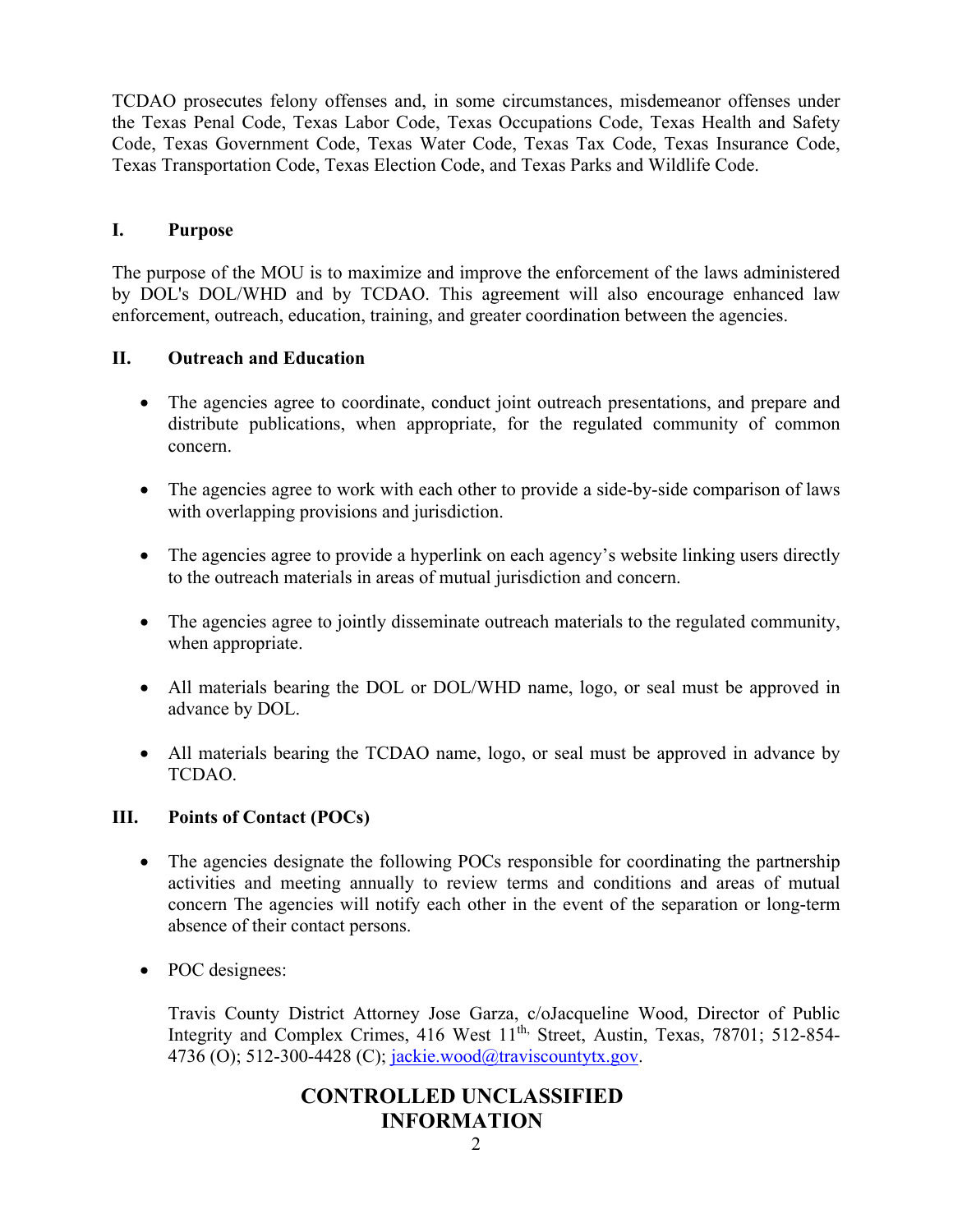U.S. Department of Labor, Wage and Hour Division: Betty R. Campbell, Southwest Regional Administrator, 525 S. Griffin St., Suite 800, Dallas, Texas 75202; 214-749- 2009 (O/F); [Campbell.Betty@dol.gov](mailto:Campbell.Betty@dol.gov)

### **IV. Enforcement**

 $\mathcal{L}_\text{max}$ 

Where appropriate and to the extent allowable under law,

- The agencies may conduct joint investigations annually in the State of Texas, if appropriate or if opportunity provides.
- The agencies may coordinate their respective enforcement activities and assist each other with enforcement, where appropriate and to the extent allowable under law.
- The agencies will make referrals of potential violations of each other's statutes, where appropriate.

## **V. Information**

- The agencies agree to exchange information on laws and regulations of common concern to the agencies, to the extent practicable.
- The agencies will establish a methodology for exchanging investigative leads, complaints, and referrals of possible violations, to the extent allowable by law or policy.
- The agencies will exchange information (statistical data) on incidence of violations in specific industries and geographic areas, if possible.

## **VI. Training**

- The agencies agree to cross train investigators and other staff no less than once per calendar year, subject to agency resources and any applicable legal requirements. Joint training will be conducted to educate staff members of both agencies about the laws and regulations enforced by both, and to discuss issues of common concern.
- The agencies will exchange information related to policy or regulatory changes to State or Federal laws, to the extent permissible.

## **VII. Previous Agreements**

• This agreement replaces and supersedes any previous Partnership Agreement MOU between the parties.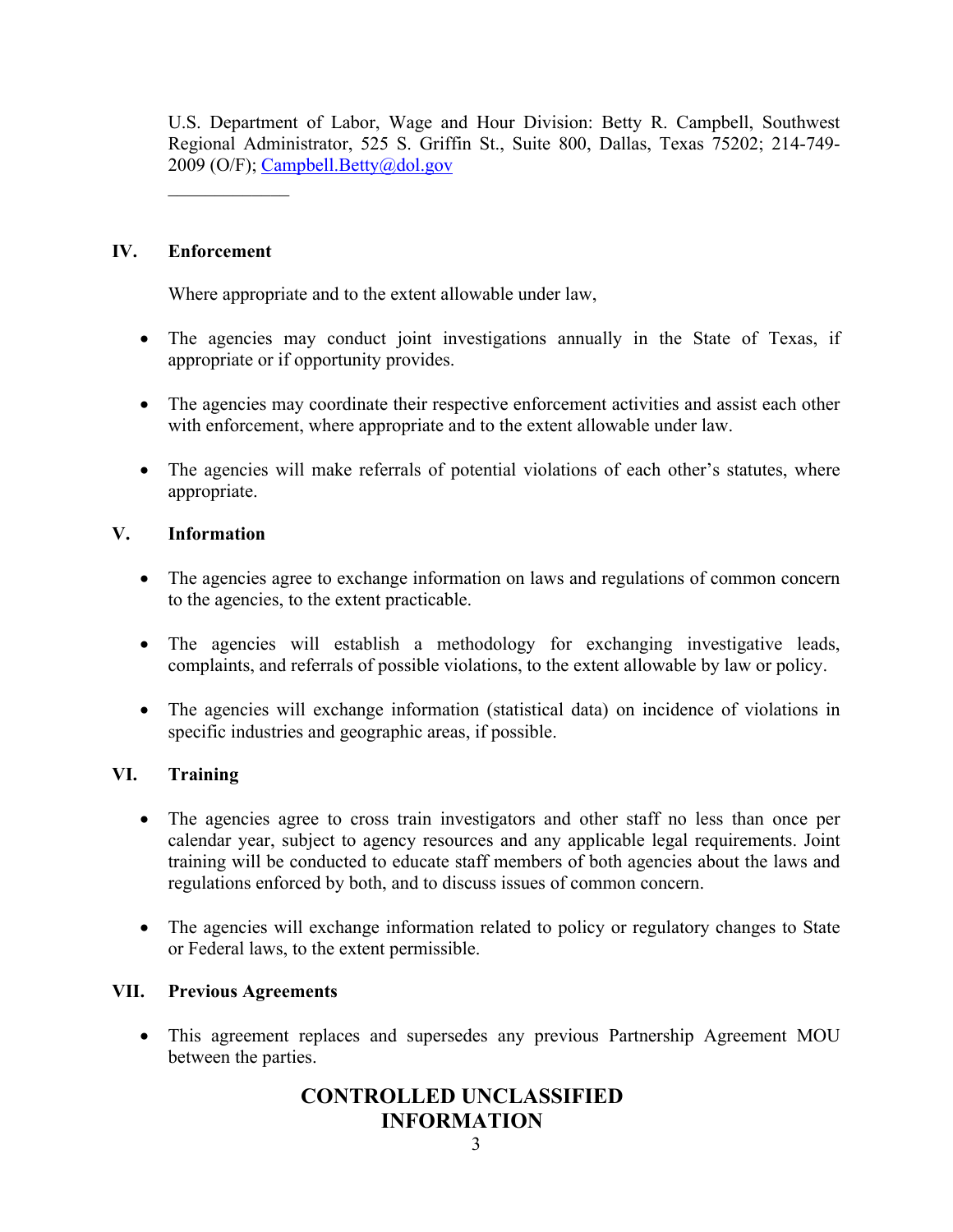### **VIII. Effect of MOU Agreement**

- This MOU agreement does not authorize the expenditure or reimbursement of any funds. Nothing in this agreement obligates the parties to expend appropriations or enter into any contract or other obligations.
- By entering into this partnership, the agencies do not imply an endorsement or promotion by either agency of the policies, programs, or services of the other.
- Nothing in this MOU agreement is intended to diminish or otherwise affect the authority of either agency to implement its respective statutory or regulatory functions.
- This MOU agreement is not intended to be legally binding and does not confer any rights on any private person.
- This MOU agreement is not intended to confer any rights against the United States, its agencies, or its officers upon any private person.
- Nothing in this MOU agreement will be interpreted as limiting, superseding, or otherwise affecting the agencies' normal operations or decisions in carrying out their statutory or regulatory duties, or duties under any Executive Order. This MOU agreement also does not limit or restrict the parties from participating in similar activities or arrangements with other entities.
- This agreement will be executed in full compliance with the Privacy Act of 1974, the Freedom of Information Act, the Federal Records Act, and any other applicable federal laws and the laws of the State of Texas.
- This MOU agreement contains all the terms and conditions agreed upon by the agencies concerning the subject matter of the agreement. No other understandings, oral or otherwise, regarding the subject matter of this agreement shall be deemed to exist or be binding upon the agencies. This agreement is not intended to confer any right upon any private person or other third party.

## **IX. Exchange of Information**

To the extent permitted by law, the agencies understand that in order to effectuate the purposes and provisions of this MOU, it will be necessary, from time to time, to exchange information, some of which may be considered confidential. It is the policy of each of the parties to cooperate with other government agencies to the fullest extent possible under the law, subject to the general limitation that any such cooperation must be consistent with its own statutory obligations and enforcement efforts. It is the view of the parties that an exchange of information in which both agencies are proceeding with a common legal interest is to their mutual benefit. The agencies to this MOU agreement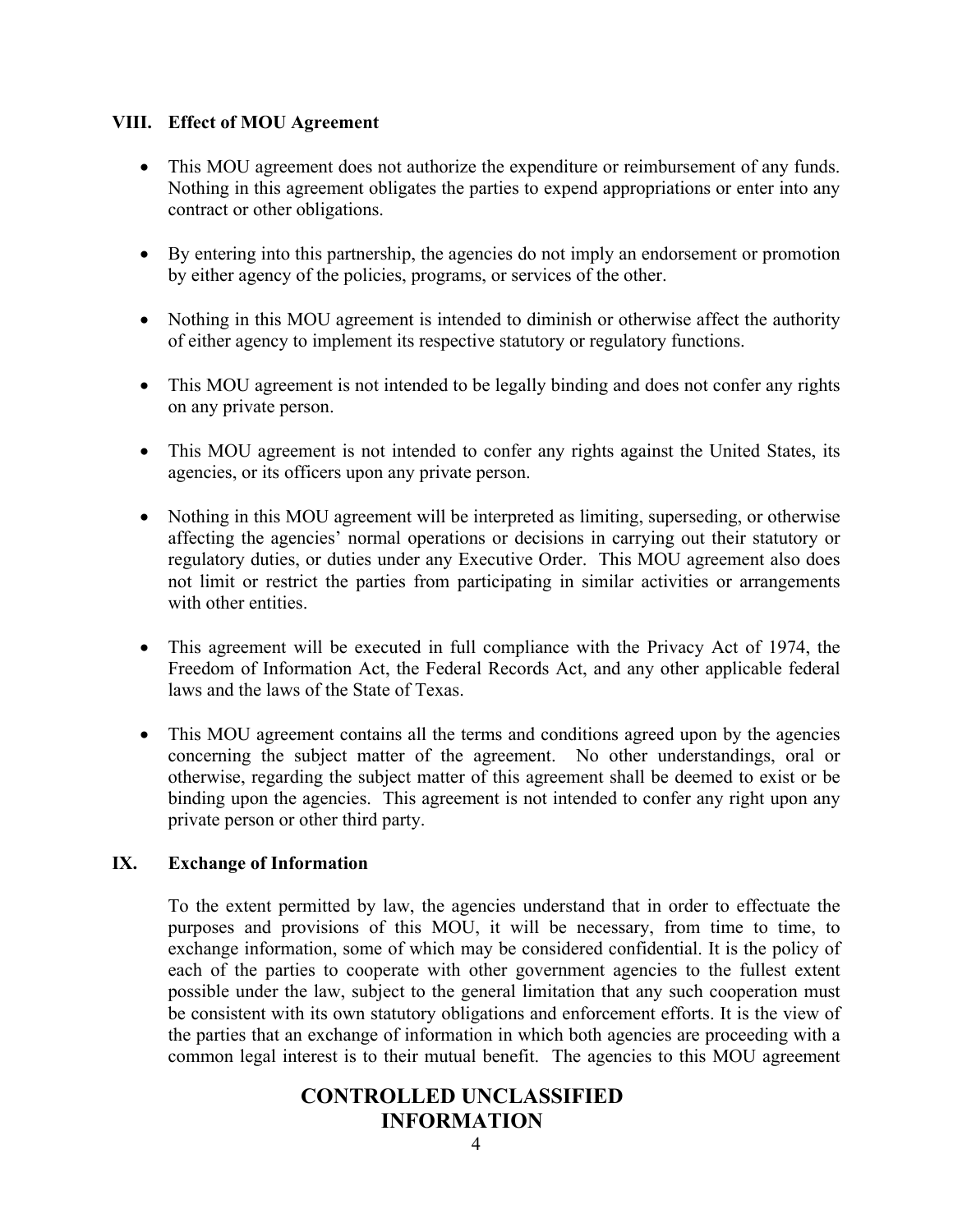recognize the importance of being able to provide information to other law enforcement bodies as an intra-governmental agency exchange without waiving the privilege of otherwise protected material or making a public disclosure. The exchange of information between agencies pursuant to this agreement does not constitute a public disclosure and falls with the exceptions to public disclosure recognized by state and federal law.

It is the policy of DOL/WHD and TCDAO to cooperate with other government agencies to the fullest extent possible under the law, subject to the general limitation that any such cooperation must be consistent with the DOL/WHD's and TCDAO's own statutory obligations and enforcement efforts. It is DOL/WHD's and TCDAO's view that an exchange of information in cases in which both entities are proceeding on basically the same matter is to our mutual benefit. There is a need for DOL/WHD and TCDAO to provide information to other law enforcement bodies without making a public disclosure.

In consideration of these concerns, and subject to any applicable laws and regulations regarding the handling of such information, the agencies agree as follows:

- 1. The agencies agree to exchange information on laws and regulations of common concern and interest, to the extent practicable and allowable by law and policy.
- 2. The parties will be available to discuss and provide information to one another on topics of mutual interest, overlapping jurisdiction, or certain areas of expertise, when able.
- 3. Exchange of information to one another pursuant to this MOU is not considered a public disclosure under the Freedom of Information Act, 5 U.S.C.552.
- 4. When confidential information is exchanged it will not be released to the public, or to any third party, without the express permission of the agency providing that information, except as required by law including, but not limited to, the Freedom of Information Act, and the Texas Public Information Act, Texas Government Code chapter 552 Upon receipt of a public disclosure request, TCDAO agrees to provide DOL/ WHD with notice of the request and an opportunity to pursue legal action to prevent the release of information.
- 5. When confidential information is exchanged, it shall be used and accessed only for the limited purposes of carrying out activities pursuant to this agreement as described herein. The information shall not be duplicated or re-disclosed without the express written consent or authority of the agency providing the information (hereinafter the "donor agency"), a court order, or as required by law, including the Freedom of Information Act.
- 6. Confidential information means information that may be privileged or otherwise exempt from disclosure to the public or other unauthorized persons under federal and state laws. Confidential information may include: the identity of persons who have given information to the agencies in confidence or under circumstances in which confidentiality can be implied; any employee statements in enforcement files that were obtained under these conditions; internal opinions, policy statements, memoranda, and recommendations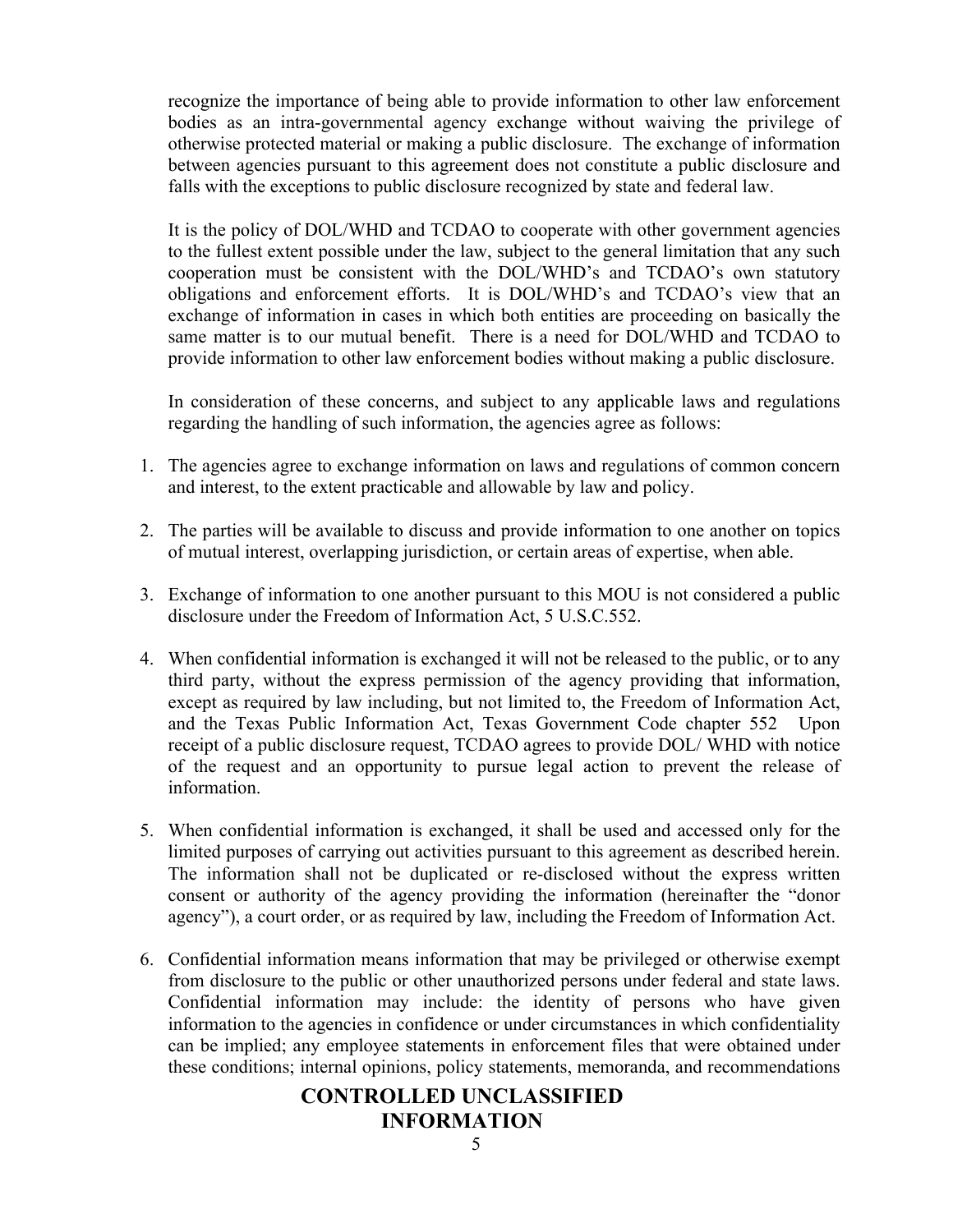of federal or state employees, including (but not limited to) investigators and supervisors; any records that would otherwise not be subject to disclosure under law as non-final, intra- or inter-agency documents; information or records covered by the attorney-client privilege and the attorney work-product privilege; personal information protected by any relevant law or regulation; individually identifiable health information; and confidential business information and trade secrets.

- 7. Confidential Unemployment Compensation (UC) information, as defined in 20 CFR 603.2(b), means any unemployment compensation information, as defined in 20 CFR 603.2(j), required to be kept confidential under 20 CFR 603.4 or its successor law or regulation.
- 8. In the event that there is a public proceeding, such as a trial, in which certain records, such as confidential information, may be used or testimony of DOL/WHD's employees is sought, DOL/WHD requires TCDAO to notify DOL/WHD.
- 9. In the event that there is a public proceeding, such as a trial, in which certain records, such as confidential information, may be used or testimony of TCDAO employees is sought, TCDAO requires that DOL/WHD notify TCDAO.
- 10. Should either party receive a request or subpoena that would, fairly construed, seek production of privileged information that it received pursuant to this MOU agreement, the party receiving such a request or subpoena shall take reasonable measures, including but not limited to asserting the common interest privilege, to preclude or restrict the production of such information for fifteen (15) business days, and shall promptly notify the donor agency that such a request or subpoena has been received, so that the donor agency may file any appropriate objections or motions, or take any other appropriate steps, to preclude or condition the production of such information.
- 11. Neither party shall have authority to waive any applicable privilege or doctrine on behalf of the other party, nor shall any waiver of an applicable privilege or doctrine by the conduct of one party be construed to apply to the other party.
- 12. The agencies will notify one another, through the agency POC identified in this MOU, upon commencement of litigation, a hearing, or other proceeding that may involve the release, through subpoena, introduction of written evidence, or testimony, of information exchanged under this agreement.
- 13. In addition to the requirements above, Confidential Unemployment Compensation information may be exchanged only subject to the confidentiality requirements of 20 CFR 603.4 and any applicable state laws.
- 14. For information security purposes, information (including paper-based documents and electronic information such as emails and CDs) exchanged pursuant to this MOU agreement remains the responsibility of the donor agency while in transit. The agencies agree to establish a communication protocol for notifying each agency's designated POC when information is sent to or received from that agency, including information on the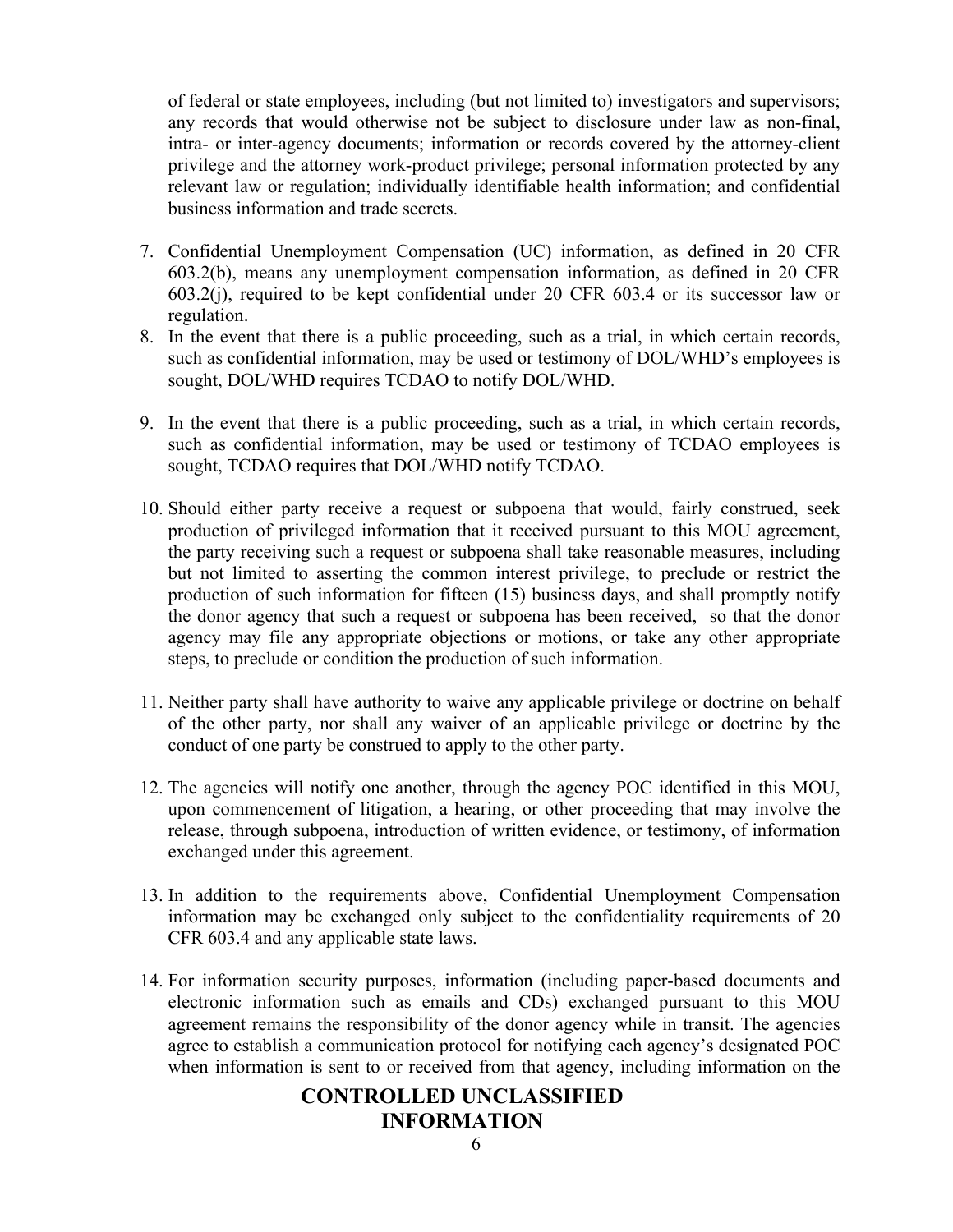form of the transfer and the media type and quantity (when appropriate). An agency expecting to receive information will notify the donor agency if the information is not received as of the next business date following the agreed upon delivery date. Confidential data will be destroyed no later than thirty (30) days after its use and may be transmitted via secure FTP. Use includes the time period required for compliance with federal records retention periods. Confidential data will not be electronically mailed, unless encrypted using approved encryption standards.

- 15. For information security purposes, after an agency receives information from the donor agency, the donor agency retains no responsibility for any security incidents, inadvertent disclosure, or the physical and information technology safeguards in place for protecting that information by the agency that received it.
- 16. However, in the event that the agency receiving the information experiences a security incident or disaster that results in the suspected or confirmed inadvertent disclosure of the data exchanged pursuant to this MOU agreement, the agency experiencing the incident or disaster will send formal written electronic notification to the donor agency's designated contact person immediately after detection of the incident or disaster. The written electronic notification will describe the security incident or disaster in detail including what data exchanged pursuant to this MOU agreement may have been inadvertently disclosed.
- 17. At the conclusion of an investigation and prosecution by either party, the receiving agency will return any and all confidential information to the donor agency, except as required by law, including the Records Retention Act and the Privacy Act of 1974.
- 18. Liability of the U.S. Government is governed by the Federal Torts Claims Act.

## **X. Dissemination of Factual Information**

- The agencies agree to jointly disseminate outreach materials to the regulated community when appropriate. Any such dissemination may not be undertaken without prior notice and approval of each party.
- All public materials bearing the United States Department of Labor ("USDOL") or DOL/WHD name, logo, or seal must be approved in advance by USDOL. Any such materials that include the opinions, results, findings and/or interpretations of data arising from the results of activities carried out under the Agreement shall state that they are the responsibility of the party carrying out the activity and do not necessarily represent the opinions, interpretation, or policy of the other partner.

## **XI. Resolution of Disagreements**

• Disputes arising under this Agreement will be resolved informally by discussions between Agency Points of Contact, or other officials designated by each agency.